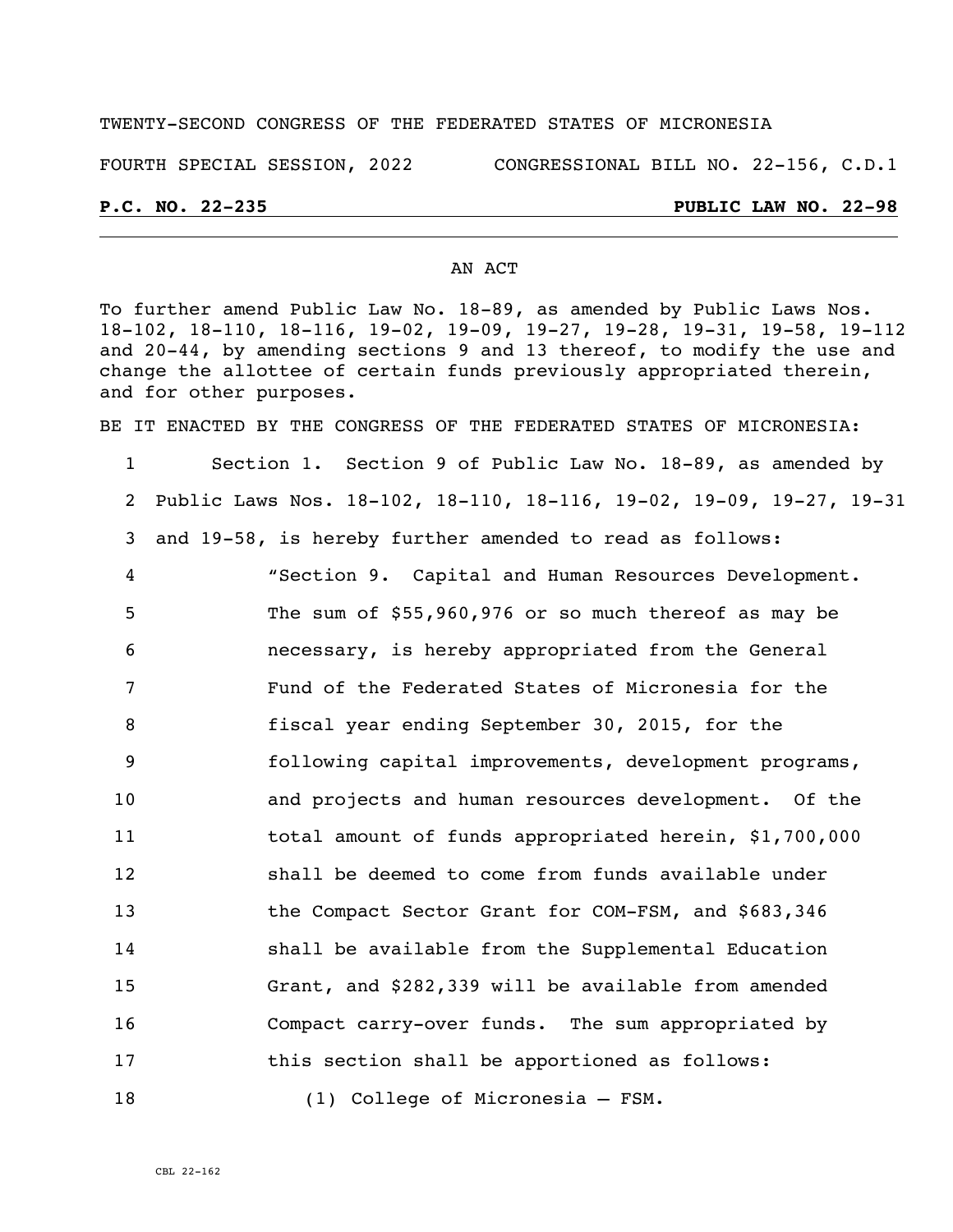| $\mathbf{1}$   | (a) College of Micronesia-FSM $\frac{1}{2}$ 3,800,000 |
|----------------|-------------------------------------------------------|
| $\overline{2}$ | (\$1,700,000 shall come from the Compact              |
| 3              | Sector Grant)                                         |
| 4              | (b) FSM Fisheries and Maritime                        |
| 5              | 794,203                                               |
| 6              | (c) COM-FSM SEG  683,346                              |
| 7              | (2) Department of Finance & Administration            |
| 8              | (a) Financial Advisor<br>$-0-$                        |
| 9              | (b) Tax Financial Advisor<br>$-0-$                    |
| 10             | (c) Tax Reform Project<br>$-0-$                       |
| 11             | (d) Improvement of Financial Mgt. System<br>$-0-$     |
| 12             | (3) Department of Resources & Development             |
| 13             | (a) Establishment of FSM Assn. Chamber                |
| 14             | 67,000<br>of Commerce                                 |
| 15             | (b) State Trade Fairs enhancing value                 |
| 16             | addition<br>110,000                                   |
| 17             | 50,000                                                |
| 18             | (d) FSM Agriculture Census<br>$-0-$                   |
| 19             | (e) FSM Tour Development Framework . -0-              |
| 20             | (f) SBDC Capacity Assessment<br>41,000                |
| 21             | (g) National Trade Facilitation                       |
| 22             | Conference(NTFC)<br>$-0-$                             |
| 23             | (h) Food Security Production<br>100,000               |
| 24             | (4) Department of Transportation,                     |
| 25             | Communications and Infrastructure.                    |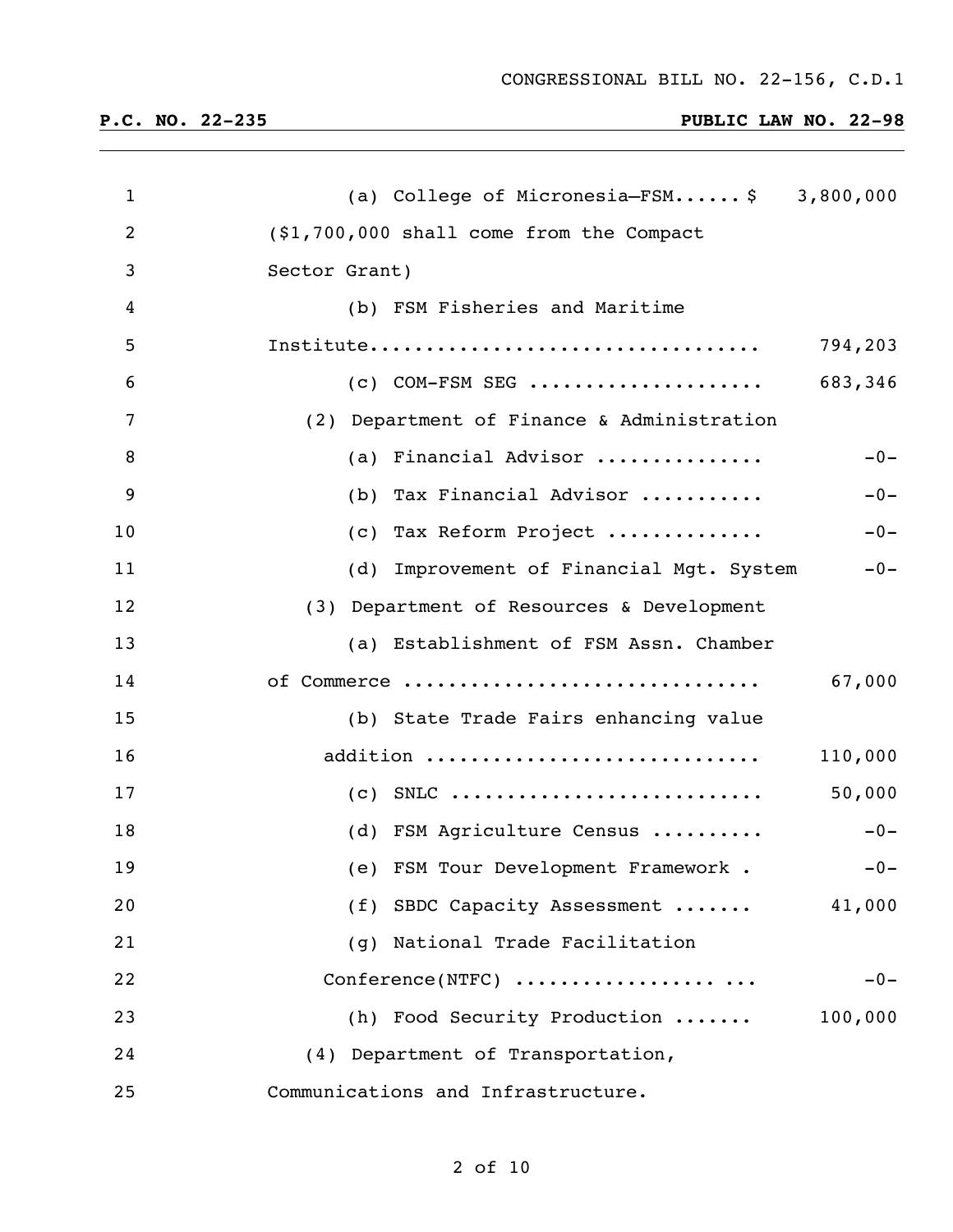| $\mathbf{1}$   | (a) Outer Island Airport Improvement. \$ 2,000,000  |
|----------------|-----------------------------------------------------|
| $\overline{2}$ | (b) Capital Facilities                              |
| 3              | 95,000<br>Rehabilitation.                           |
| 4              | 300,000<br>(c) Sekere, Palikir Road                 |
| 5              | (d) Centralizing of Network                         |
| 6              | 100,000<br>Infrastructure                           |
| $\overline{7}$ | $-0-$<br>(e) FSM Capital security Fence             |
| $\, 8$         | (f) Weno Road/Xavier Road $150,000$                 |
| 9              | (g) Chuuk Airport<br>150,000                        |
| 10             | (h) Kosrae priority infrastructure projects -0-     |
| 11             | (i) Yap International Airport Terminal              |
| 12             | Improvement<br>300,000                              |
| 13             | (j) Renovation of the Washington, D.C.              |
| 14             | Embassy building<br>340,000                         |
| 15             | (5) Department of Justice.                          |
| 16             | (a) FSS Micronesia - Slipping $\ldots$ .<br>$-0-$   |
| 17             | (b) Patrol boat major maintenance                   |
| 18             | 125,000                                             |
| 19             | (c) New Radio Communication<br>$-0-$                |
| 20             | (d) Satellite Phone and Usage Billings.<br>50,000   |
| 21             | (e) Contract Mediation Disputes                     |
| 22             | and litigations.<br>155,857                         |
| 23             | Infrastructure Development/IMF.<br>(6)              |
| 24             | Infrastructure Development Projects<br>$-0-$<br>(a) |
| 25             | $-0-$<br>$(b)$ IMF                                  |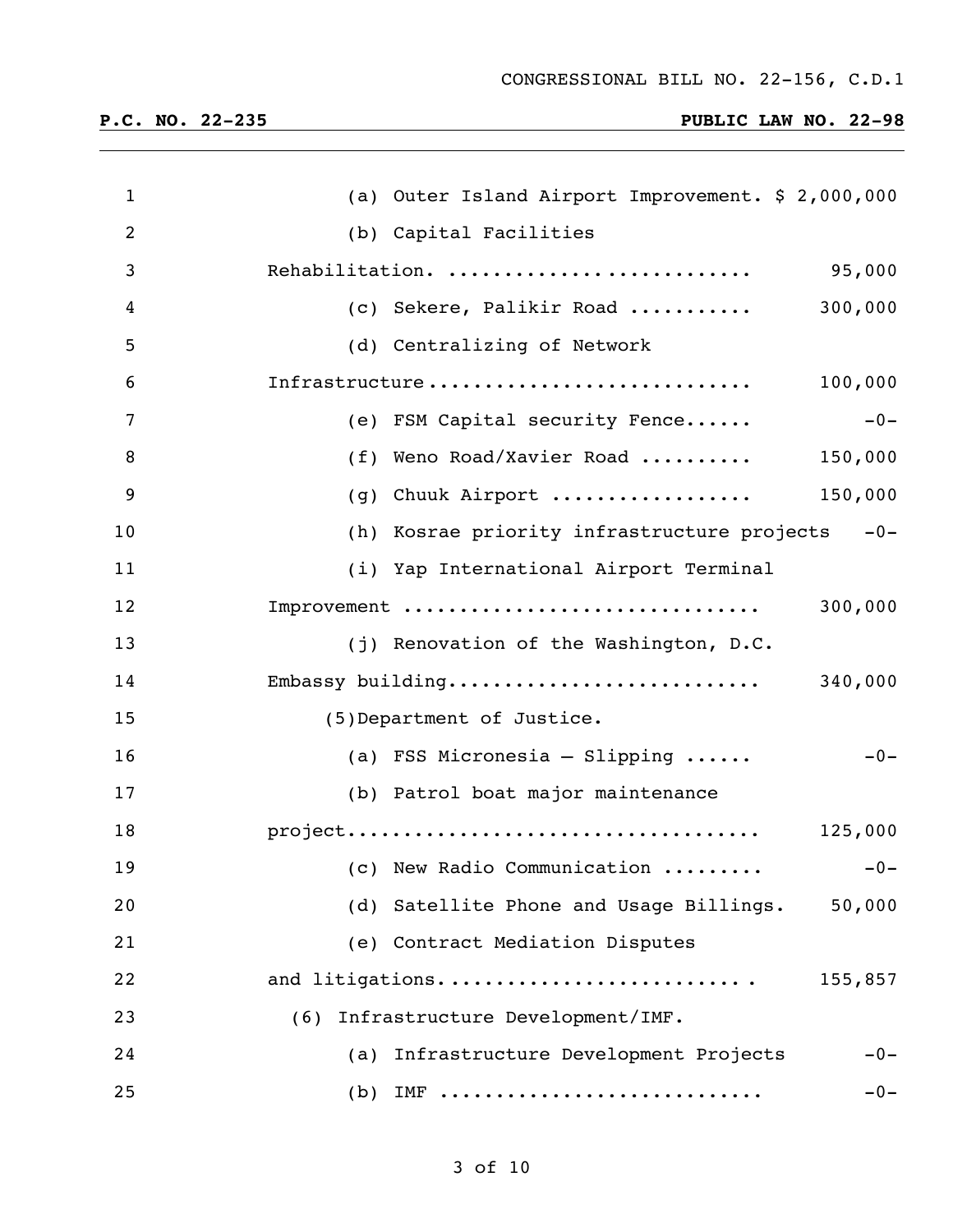| $\mathbf{1}$ | (7) President's Office.                          |
|--------------|--------------------------------------------------|
| 2            | (a) FSM Trust Fund \$ 38,000,000                 |
| 3            | (b) Staff upgrading $100,000$                    |
| 4            | $-0-$<br>(c) Capacity Building Roadmap           |
| 5            | $-0-$<br>(d) 2023 Set Aside                      |
| 6            | (e) 2023 Investment Development Fund, not        |
| 7            | to be disbursed until the framework is developed |
| 8            | for appropriation<br>$-0-$                       |
| 9            | (f) July 10, 2015 Inauguration 100,000           |
| 10           | (8) Office of SBOC.                              |
| 11           | (a) Monitoring & Reconciliation in the           |
| 12           | $-0-$<br>FSM States                              |
| 13           | $-0-$<br>(b) Compact Review Committee            |
| 14           | $0 -$<br>(c) 2014 Development Partners Meeting   |
| 15           | 50,000<br>(d) Implementation of ODA Policy       |
| 16           | (9) National Election.                           |
| 17           | (a) National Election (voter ID) 25,000          |
| 18           | (b) Public education on constitution             |
| 19           | $-0-$                                            |
| 20           | (10) Department of Health and Social Affairs     |
| 21           | (a) Health Services Specialty                    |
| 22           | Pathologist<br>50,000                            |
| 23           | (b) Environmental/water/food/                    |
| 24           | 78,000                                           |
| 25           | (c) Medical Specialized Team<br>195,000          |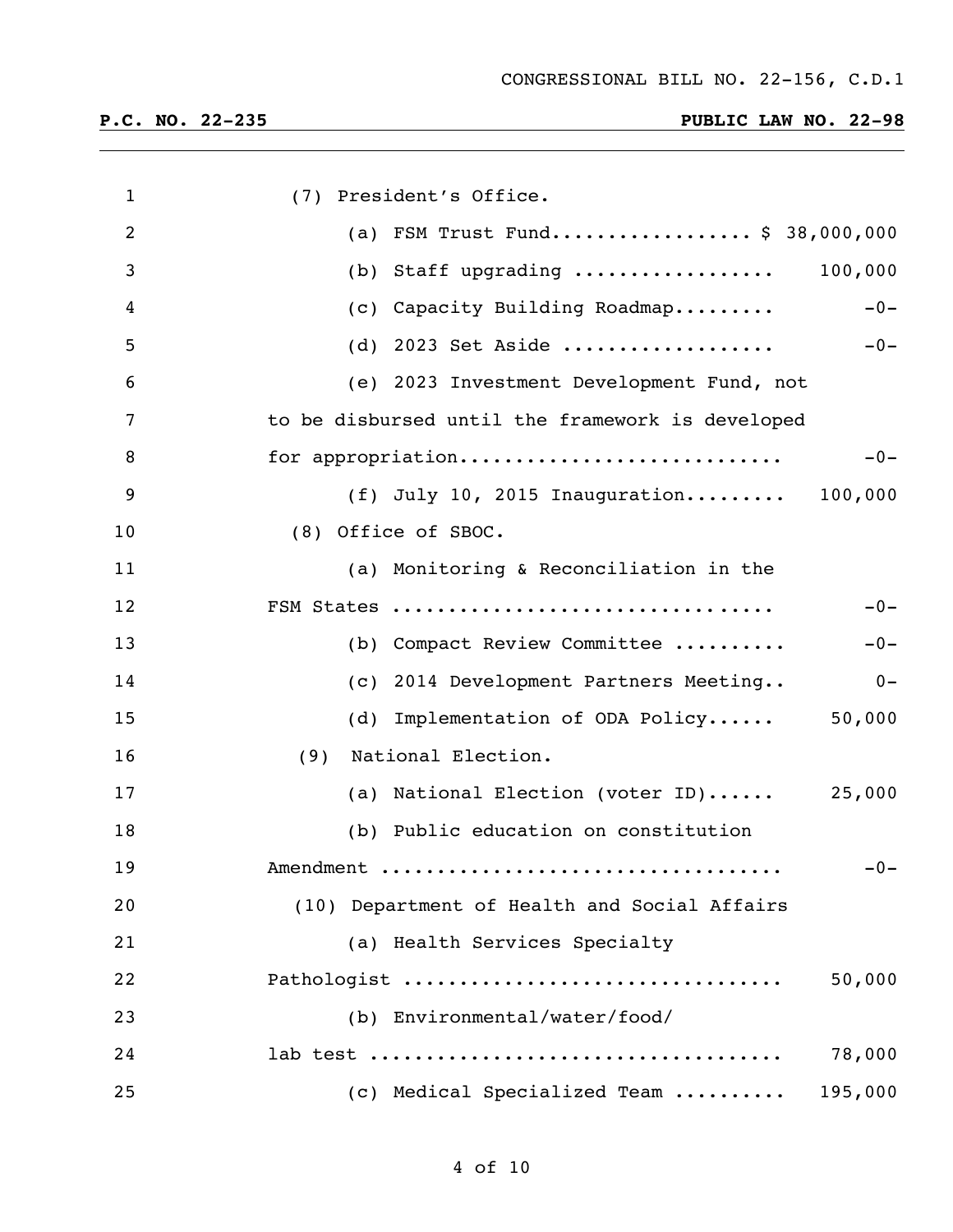| $\mathbf{1}$   | Data Validation & Analysis \$<br>$-0-$<br>(d)       |
|----------------|-----------------------------------------------------|
| $\overline{2}$ | Assistance to States on NCD<br>$-0-$<br>(e)         |
| 3              | Mapping of the Health Community .<br>$-0-$<br>(f)   |
| 4              | Legal Assistance Legislation<br>$-0-$<br>(g)        |
| 5              | Accreditation and Standards Devt<br>$-0-$<br>(h)    |
| 6              | (i) Health Economist<br>$-0-$                       |
| 7              | (11) Department of Education.                       |
| 8              | (a) Accreditation Intervention Project.<br>$-0-$    |
| 9              | (b) Education Initiatives; PROVIDED THAT,           |
| 10             | the funds are to be from amended Compact carry-     |
| 11             | 282,339                                             |
| 12             | (12) FSM Development Bank.                          |
| 13             | $-0-$<br>(a) Private Sector Capital                 |
| 14             | (b) Pacific Island Development Bank<br>$-0-$        |
| 15             | (13) Insurance Board.                               |
| 16             | (a) Improve and strengthen statutory and            |
| 17             | regulatory framework<br>$-0-$                       |
| 18             | (b) Consultant Site Evaluation<br>$-0-$             |
| 19             | (14) Other Capital and Human Resources Development. |
| 20             | (a) FSMSC Information Technology/                   |
| 21             | Infrastructure Development<br>100,000               |
| 22             | (b) Chuuk State Supreme Court<br>220,000            |
| 23             | (c) Pension Program<br>$-0-$                        |
| 24             | (d) Legis Regular Project<br>$-0-$                  |
| 25             | (e) Office of E.E.M. Generator and                  |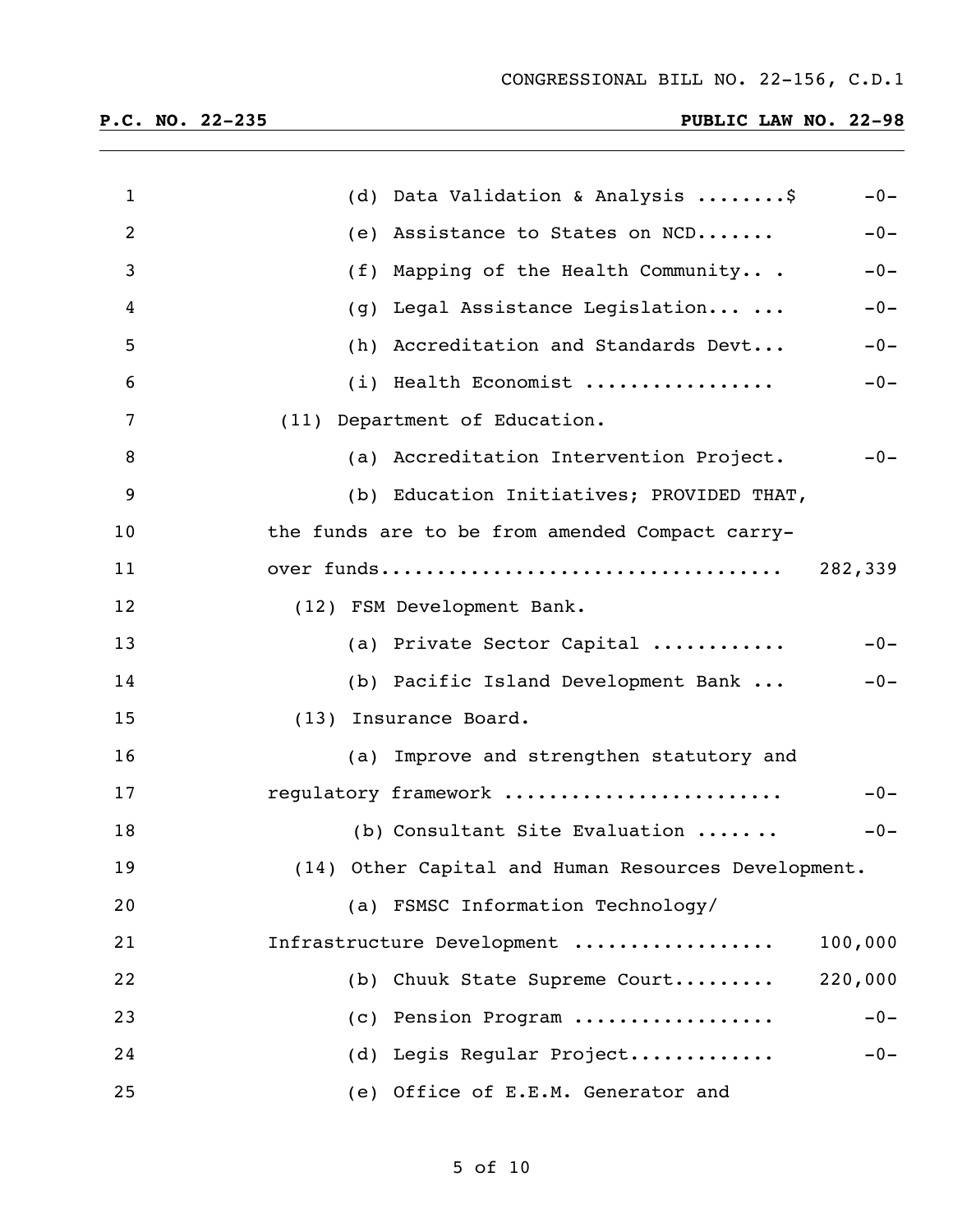| $\mathbf{1}$   | $-0-$                                                 |
|----------------|-------------------------------------------------------|
| $\overline{2}$ | (f) Kosrae State Priority                             |
| 3              | Infrastructure Projects including land                |
| 4              | acquisition and heavy equipment purchase  1,500,000   |
| 5              | (g) Pohnpei State Priority Infrastructure             |
| 6              | Projects including heavy equipment and Asphalt Plant  |
| 7              | purchase; PROVIDED THAT, for the next 3 years         |
| 8              | Pohnpei State shares shall be made available for      |
| 9              | appropriation by Pohnpei State Legislature for        |
| 10             | infrastructure improvement and development, that      |
| 11             | such improvements to include roads, utilities,        |
| 12             | and other state major infrastructure  2,750,000       |
| 13             | (h) Yap State Priority Infrastructure                 |
| 14             | Projects; PROVIDED THAT, at least up to \$350,000     |
| 15             | shall be made available for consultation with         |
| 16             | architects, drafting, social planning, family         |
| 17             | planning, and design for providing                    |
| 18             | infrastructure improvement and development; FURTHER   |
| 19             | PROVIDED THAT, no additional allotments shall be made |
| 20             | from the remaining balance until a list detailing the |
| 21             | proposed use is submitted to the President of the     |
| 22             | Federated States of Micronesia 1,500,000              |
| 23             | (i) Chuuk State Priority Infrastructure               |
| 24             | Projects, including land acquisition                  |
| 25             | and heavy equipment purchase to be                    |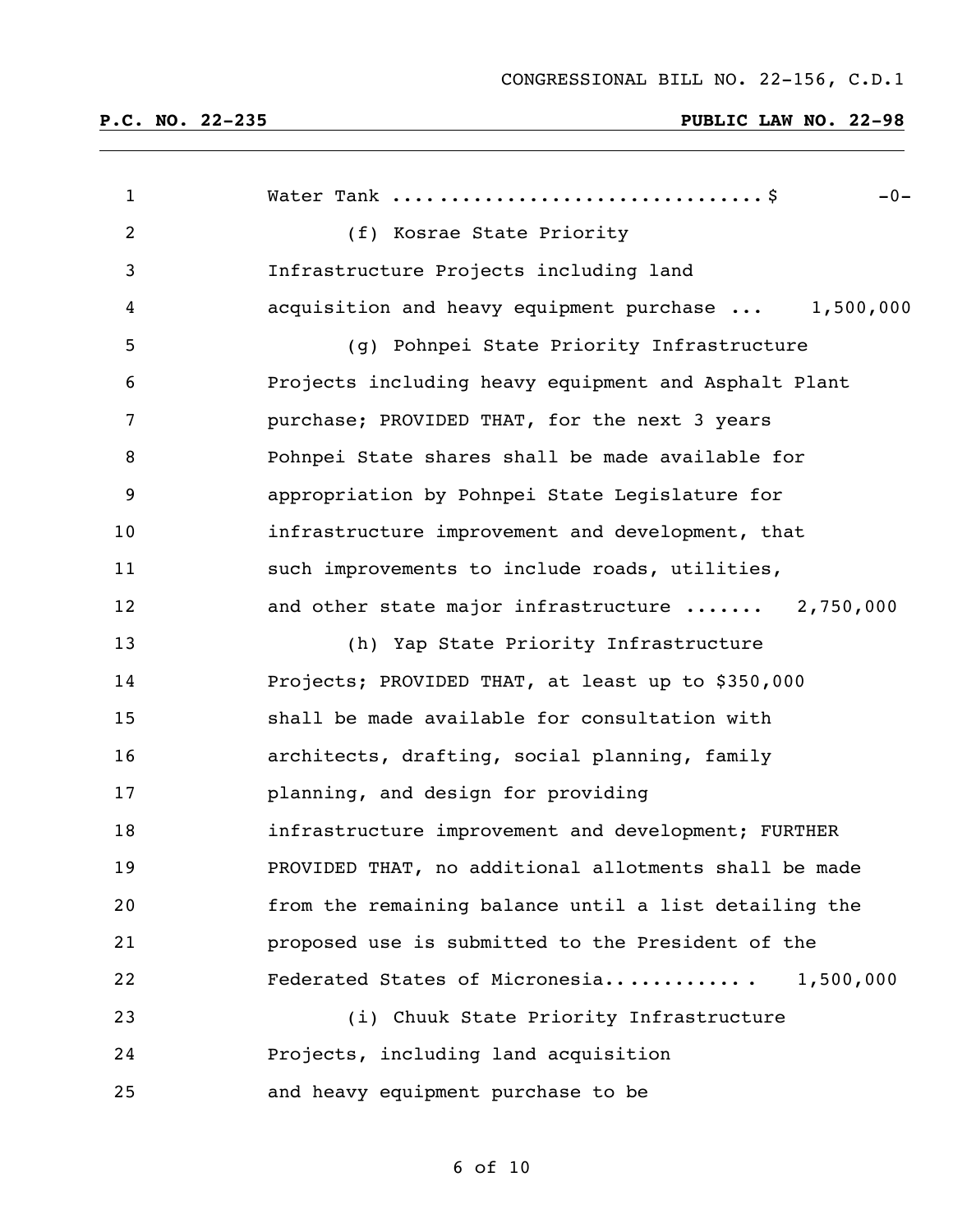| $\mathbf{1}$   | apportioned as follows: \$<br>368,331                     |         |
|----------------|-----------------------------------------------------------|---------|
| $\overline{2}$ | (i) Monitoring and                                        |         |
| 3              | Administration costs                                      | $-0-$   |
| 4              | (ii) Other priority                                       |         |
| 5              | infrastructure projects                                   | $-0-$   |
| 6              | (j) NORMA consultation with                               |         |
| 7              | China/Korea<br>15,000                                     |         |
| 8              | (k) Kosrae satellite bandwidth service                    |         |
| 9              | upgrade, satellite towers/dishes and related              |         |
| 10             | 1,011,600                                                 |         |
| 11             | (1) Hosting of PNA Meetings/operation                     |         |
| 12             | needs of NORMA<br>50,000                                  |         |
| 13             | (m) Coastal Resources                                     |         |
| 14             | Monitoring Training<br>26,000                             |         |
| 15             | (n) Yap State Court building (typhoon                     |         |
| 16             | shutters and pest control); PROVIDED                      |         |
| 17             | THAT, the Governor of Yap State shall be the              |         |
| 18             | 30,000<br>allottee of these funds                         |         |
| 19             | (o) Chuuk Leadership conference; PROVIDED                 |         |
| 20             | THAT, the Governor of Chuuk State shall be the            |         |
| 21             | allottee of these funds<br>50,000                         |         |
| 22             | (p) Upgrade Congress and Delegation Offices               |         |
| 23             | IT network, services, equipment, software, hardware,      |         |
| 24             | and training                                              | 48,300" |
| 25             | Section 1. Section 13 of Public Law No. 18-89, as amended |         |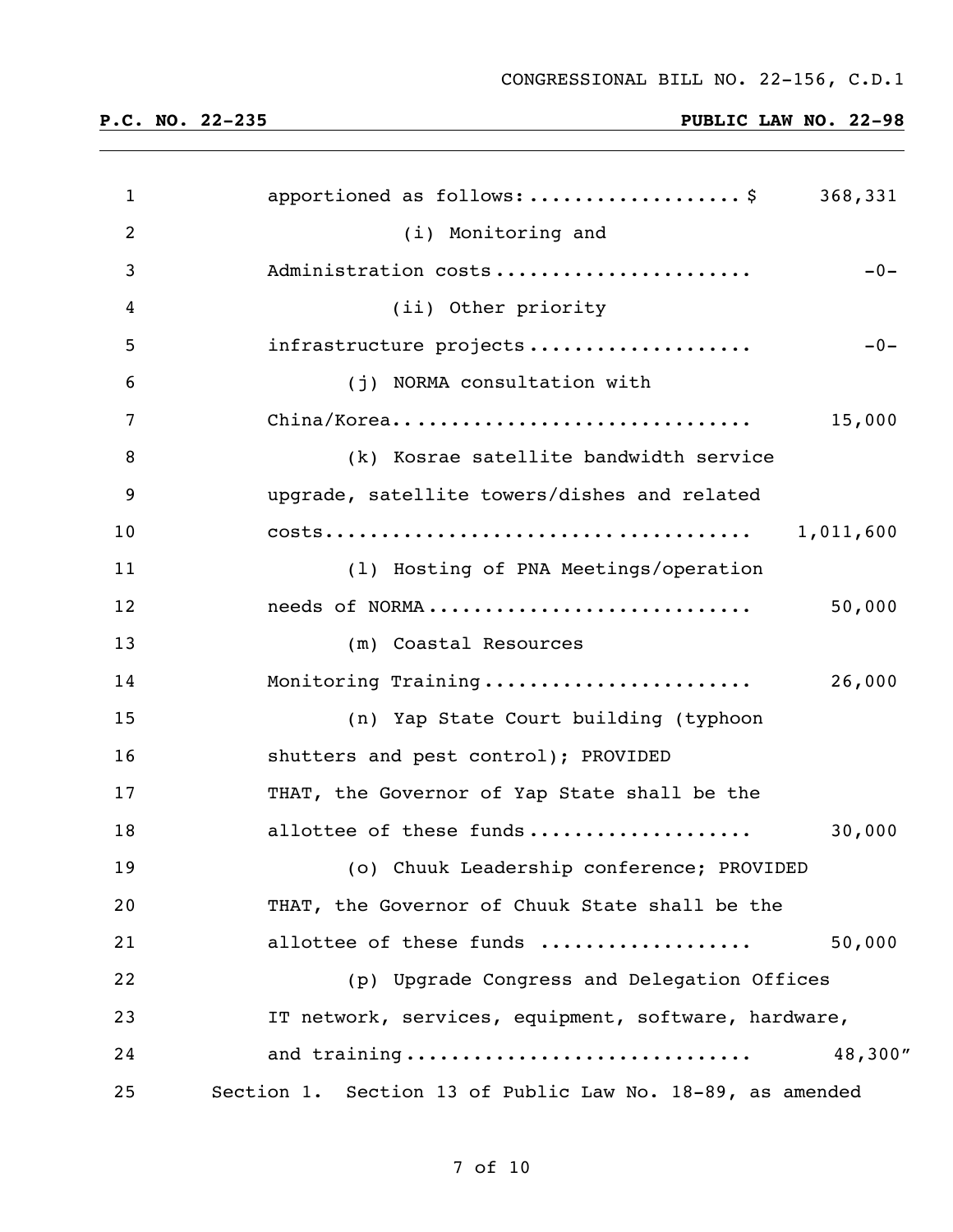by Public Laws Nos. 19-09, 19-27, 19-112 and 20-44, is hereby further amended to read as follows: "Section 13. Allotment and management of funds and lapse dates. (1) General provisions. (a) All funds appropriated by this act shall be allotted, managed, administered and accounted for in accordance with applicable law, including, but not limited to, the Financial Management Act of 1979. (b) The allottees shall be responsible for ensuring that these funds, or so much thereof as may be necessary, are used solely for the purposes specified in this act, and that no obligations are incurred in excess of the sums appropriated. (2) Allottees. The allottees of the funds appropriated by this act are as follows: (a) Section 2 - the allottee of these funds shall be the President of the Federated States of Micronesia; (b) Section 3 - the allottee of these funds shall be the Speaker of the Congress of the Federated States of Micronesia; (c) Section 4 – the allottee of these funds shall be the Chief Justice of the Supreme Court of the Federated States of Micronesia;

#### of 10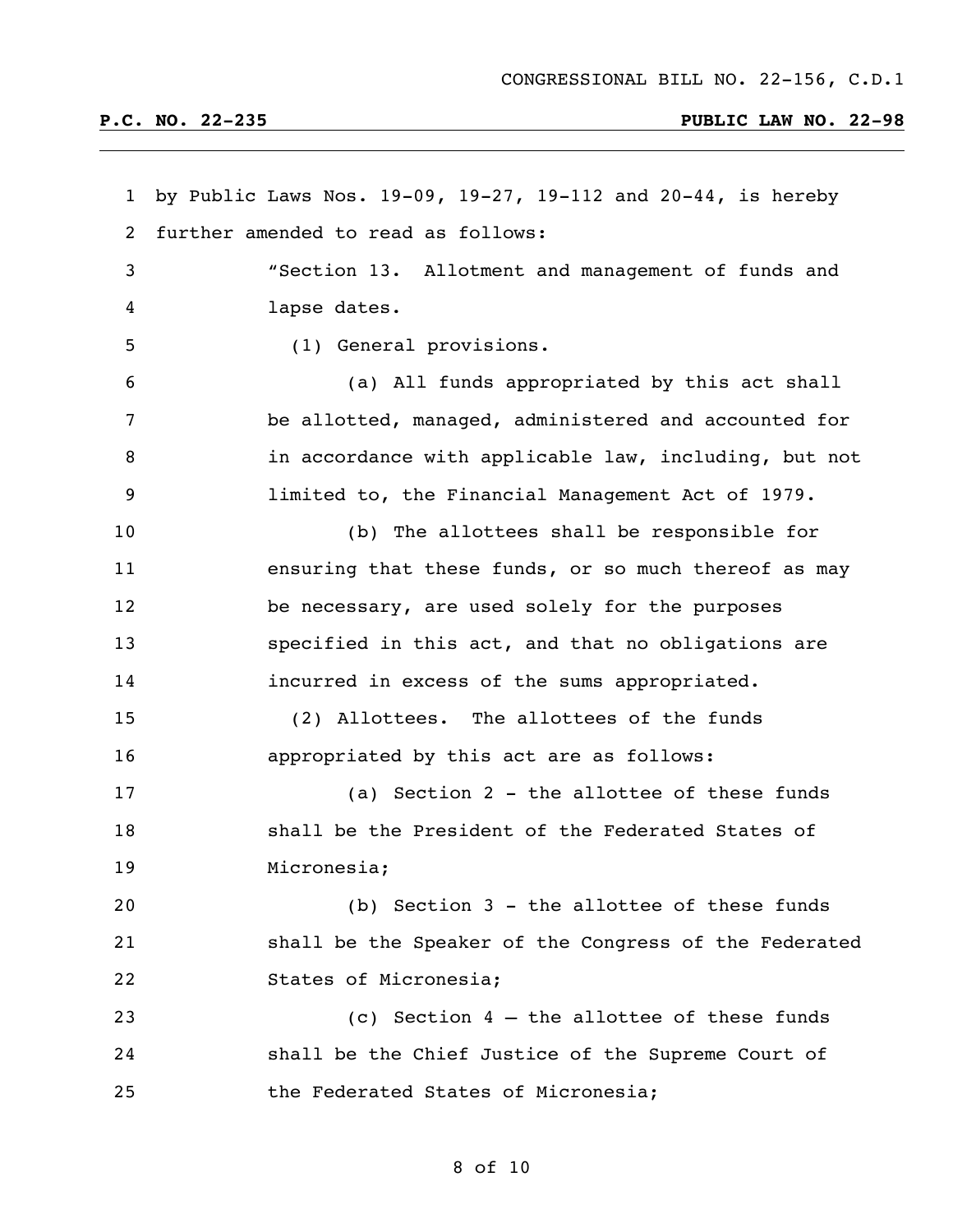| $\mathbf{1}$   | (d) Section $5$ - the allottee of these funds          |
|----------------|--------------------------------------------------------|
| $\overline{2}$ | shall be the Public Auditor of the Federated States    |
| 3              | of Micronesia;                                         |
| 4              | (e) Sections 6 through 9 - the allottee of             |
| 5              | these funds shall be the President of the Federated    |
| 6              | States of Micronesia; PROVIDED HOWEVER, that for the   |
| 7              | following subsections of sections 8 through 9 of this  |
| 8              | act:                                                   |
| 9              | (i) Section $8(6)(g)$ - the allottee shall             |
| 10             | be the President of the College of Micronesia - FSM;   |
| 11             | and                                                    |
| 12             | (ii) Section $8(13)(a)$ through $(d)$ - the            |
| 13             | allottee of these funds shall be the Chief Justice of  |
| 14             | the respective State Supreme Court;                    |
| 15             | $(iii)$ Section $8(10)(a)$ through $(i)$ and           |
| 16             | section $9(14)(p)$ - the allottee of these funds shall |
| 17             | be the Speaker of the Congress of the Federated        |
| 18             | States of Micronesia; and                              |
| 19             | (iv) Section $9(1)(a)$ through (c) - the               |
| 20             | allottee of these funds shall be the President of the  |
| 21             | College of Micronesia-FSM.                             |
| 22             | (v) Section $9(4)(g)$ -the allottee of these           |
| 23             | funds shall be the Governor of Chuuk State.            |
| 24             | (vi) Section $9(4)(i)$ -the allottee of these          |
| 25             | funds shall be the Governor of Yap State               |